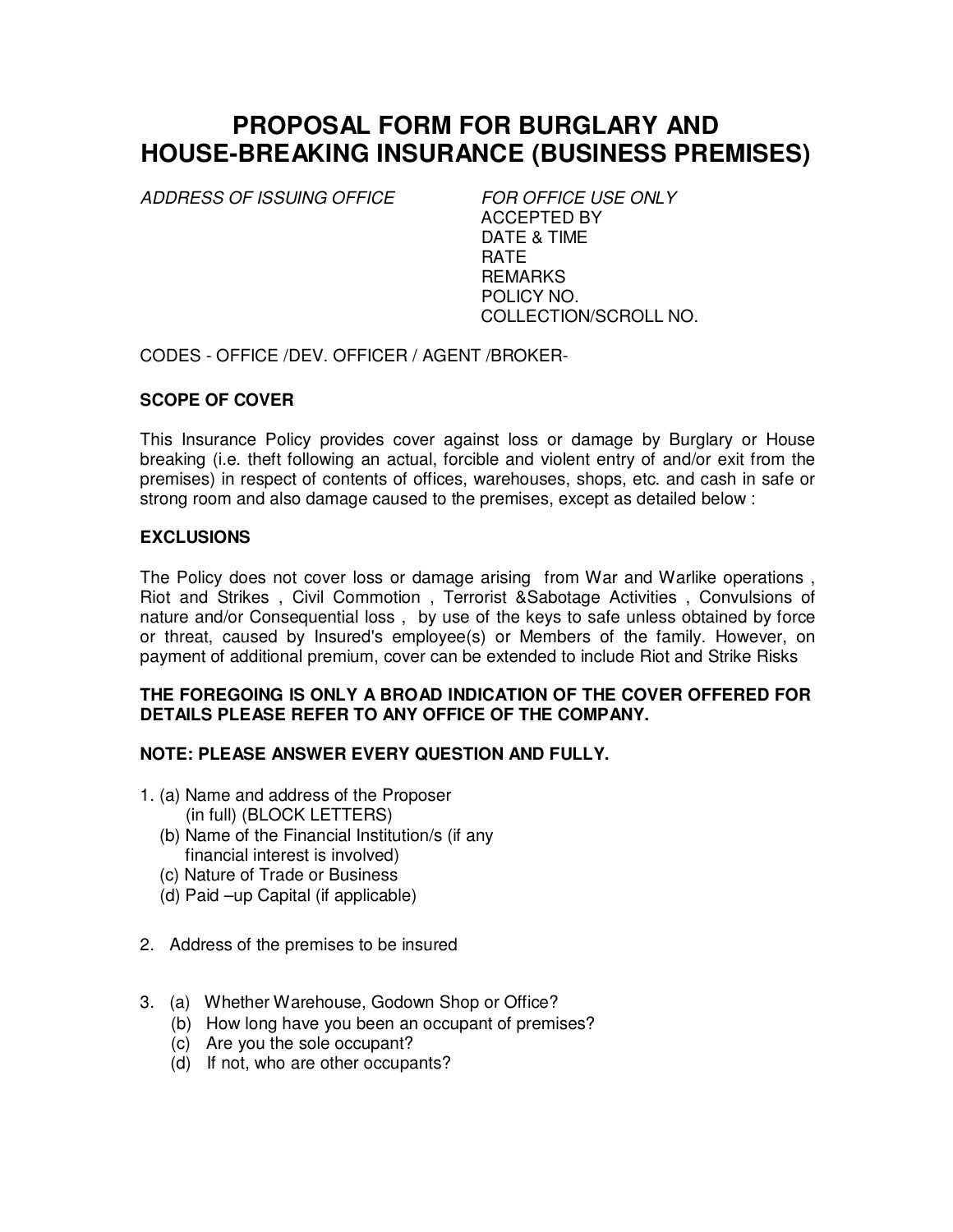- 4. What Materials are used for construction? e.g, Concrete, Bricks, Iron Sheet or Timber etc.
	- (a) Walls
	- (b) Roof
	- (c) Floor
- 5. What protection is provided to?
	- (a) Doors:
	- (b) Windows:
	- (c) Skylights, Ventilators, Exhaust Fans, Lights, Airconditioners, Trap doors?
	- (d) Any other openings?
	- (e) Mention any special precautions you have adopted for safeguarding your property.
- 6. (a) Are the premises occupied by you at night ? If not, by whom?
	- (b) Will the premises be guarded by Watchman? If so, by how many and during what time?
	- (c) Will the Premises at any time be left? Un-occupied?
	- (d) If so, how often and for how long?
- 7. (a) Are all valuables secured in safe(s), outside business hours?
	- (b) Give (1) Maker's name
		- (2) Height
		- (3) Width
		- (4) Depth and
		- (5) Weight of Safe(s)
	- of two or more keys? (c) How many keys are three to the safe(s) and with whom are they kept ? Can the safe(s) be opened by a single key or by a combination
- 8. (a) Are Stock and Sales books maintained ?
	- (b) How frequently are these entered?
	- (c) How often is stock taken?
	- (d) Where are these books kept outside business hours?
- 9. (a) Have any premises occupied by you been entered by thieves?
	- (b) If so, give full particulars stating when and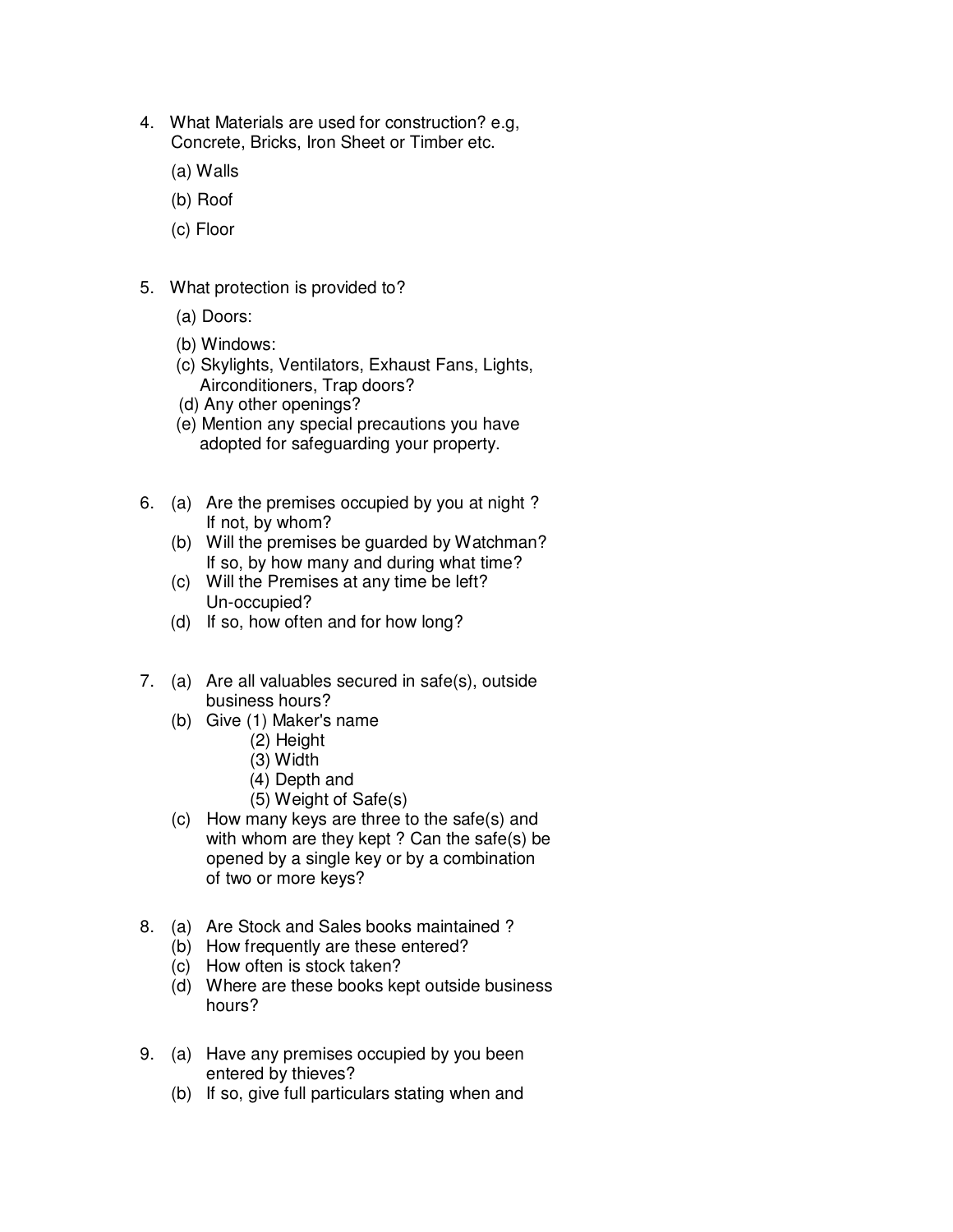how access was obtained and the extent of the loss.

- (c) What precautions have been adopted to prevent such a recurrence ?
- 10. Is the risk currently insured against Burglary?
	- If so, (a) The name of Insurance Company
		- (b) Policy No.
		- (c) Period
- 11. Has any Company in respect of your Burglary Insurance:
	- (a) Declined your proposal?
	- (b) Cancelled or refused to renew your policy?
	- (c) Accepted your proposal on Special terms and conditions?
- 12. Have you ever claimed upon any Company for loss by Burglary or House breaking ? If so, give details.
- 13. Amount for which contents are currently insured against Fire and name of the Company.
- 14. Give full description of contents (i.e. the property to be insured) to the premises.
- 15. Do you need cover against Riot & Strike, on payment of additional Premium ?

 $\overline{\phantom{a}}$ 

| 16. PROPERTY TO BE INSURED (Give full details) |                                                                                     | <b>SUM TO BE INSURED</b> |
|------------------------------------------------|-------------------------------------------------------------------------------------|--------------------------|
| (a)                                            | Stock-in-Trade (as described in item 14 above)                                      | Rs.                      |
| (b)                                            | Goods held by the Proposer in trust or on<br>commission for which he is responsible | Rs.                      |
| (C)                                            | Furniture, Fixtures, Fittings, Utensils and<br>Appliances in trade.                 | Rs.                      |
| (d)                                            | Coins and/or Currency Notes in locked safe                                          | Rs.                      |
| (e)                                            | Others (To be specified)                                                            | Rs.                      |
|                                                | Lotal                                                                               |                          |

**N.B.** : To obtain full indemnity it is necessary to insure for the full value of the property in the premises.